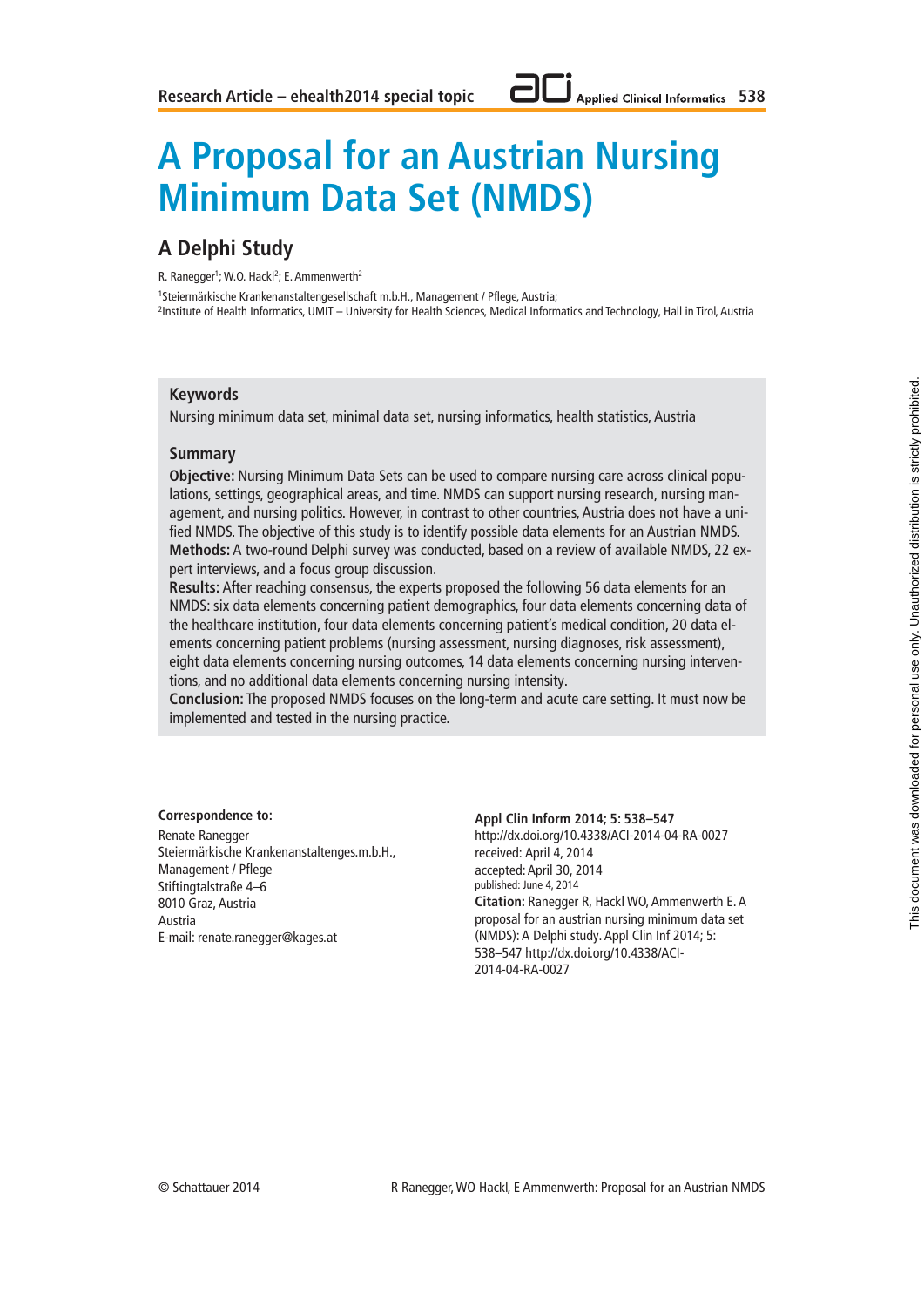# **Introduction**

For the management of a continuously changing healthcare system, standardized healthcare data are needed. Although a number of systematic collections of healthcare data exist (such as cancer registers, trauma registers), nursing data are usually not contained in these systems [1].

Therefore some countries such as Belgium [2] have started to introduce a nursing minimum data set (NMDS) to collect specific nursing information. A nursing minimum data set is defined as "a minimum data set of items of information with uniform definitions and categories concerning the specific dimension of nursing, which meets the information needs of multiple data users in the health care system" [3]. The international experiences with NMDS have demonstrated that by using NMDS, nursing data can be compared across clinical populations, settings, geographical area, and time [4, 5]. NMDS support several purposes, such as: to describe the diversity of different populations for nursing care [5], to support clinical and managerial services and to inform policy [6], to describe the variability of nursing care practice, to support the distribution of funds, to support benchmarking of nursing quality indicators, to support human resources planning, to allow trend analyses regarding nursing care, and to support the quality assurance of nursing care [7] on an individual level or an institutional level [2].

Several countries have developed national NMDS – a detailed review is provided in [7]. In addition, the International Medical Informatics Association, Nursing Informatics Special Interest Group (IMIA NI-SIG) and the International Council of Nurses (ICN) are supporting a project to develop the international Nursing Minimum Data Set (i-NMDS). The i-NMDS project focuses on coordinating international data collection and analyses of nursing information to support the description, study, and improvement of nursing practice. The intent is to describe nursing care around the world in a comparable manner [8]. In Austria, a national NMDS does not exist yet, and it is unclear which nursing data should be included in this NMDS when taking into account international developments but also reflecting national needs. Due to the lack of an Austrian NMDS, comparisons of nursing data to support the above-mentioned purposes on a national basis have not been possible until now. The nursing minimum data sets of other countries seem not easily transmittable to Austria because of the many differences in the healthcare systems as well as the legislation or the cultural applicability [7].

The objective of this study is to identify data elements to be included in an Austrian NMDS.

# **Methods**

Various methods have been used to develop other NMDS, including inputs from experts, reviews of academic literature, and analysis of clinical documents [9, 10]. For this study, a two-round Delphi design based on expert interviews and a focus group was chosen, representing a Delphi Type 3 according to Häder [11]. This study was conducted from November 2012 to December 2013.

#### **Identification of Experts**

The experts were identified by using the method of a "predetermination" selective sampling [12]. Austrian experts were selected based on their complementing areas of expertise in nursing science, nursing management, nursing education, and nursing data analysis to combine different points of view and analysis strategies for the planned Austrian NMDS. 21 experts were identified by brainstorming in the research team, 12 further experts were recommended by the 21 initially contacted experts. All experts were contacted and asked to take part in an interview. Overall, 22 experts agreed to participate.

Nine of the included experts were nurse managers, two were nursing educators, three were nursing scientists, two were governmental or health policy representatives, four were information systems or health records specialists, and two were quality management representatives.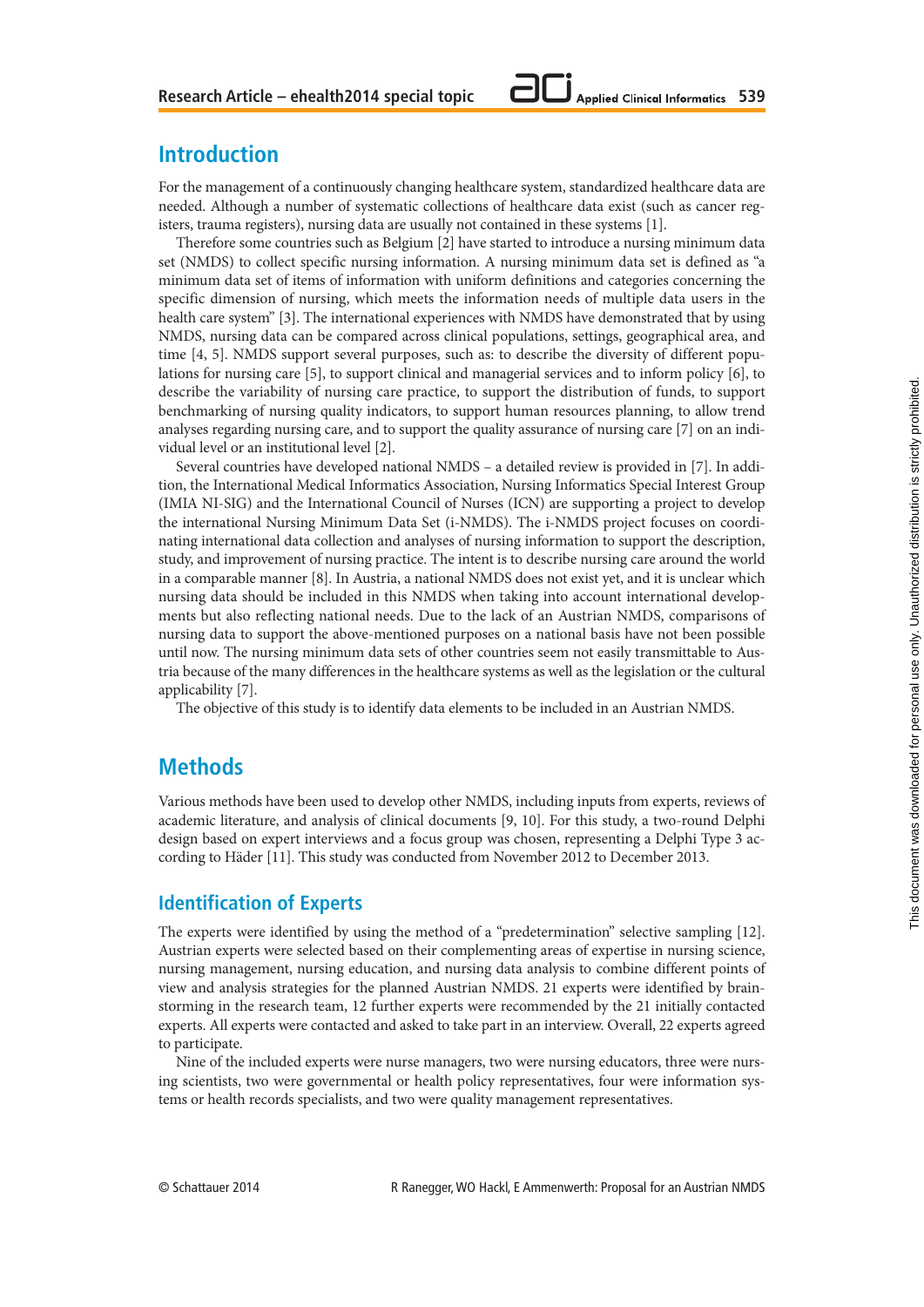## **Expert Interviews**

In the first round of the Delphi survey, all 22 experts were interviewed in the form of a qualitative "expert interview" by Meuser & Nagel [13, 14]. Based on our literature review [7] of available NMDS in other countries, a semi-structured interview guideline was developed, tested, and adapted. The guideline comprised the following elements: possible objectives of an Austrian NMDS, possible data elements of an Austrian NMDS, and possible analysis of these data elements.

All participants were interviewed by personal or phone interview by one researcher (RR). The 22 interviews were recorded using an audio recorder and, in addition, interview postscripts were made.

The 22 recorded interviews were transcribed literally based on the methodology by Kuckartz et al. [15]. The resulting 245 text pages and the postscripts were interpreted by using the qualitative content analyses as described by Mayring [16] using MAXQDA [17]. A combination of deductive and inductive techniques was used [18, 19]. Each interview transcript was analyzed line by line, with the aim of identifying data elements to be included in an NMDS, as seen by the interviewed expert. In a first step, this analysis was performed in a deductive way: data elements mentioned in the interviews were assigned to a list of predefined categories of possible NMDS data elements that had been identified before in a systematic literature review [7].

Then two members (RR, WH) of the research team again read five transcripts to inductively identify additional categories of data elements mentioned in the interviews that could not be assigned to the predefined list. When the identified categories were stable and no new categories were found, one researcher (RR) analyzed the remaining 17 interviews. In either instance, after processing of 20–30% of the material, the categories were rechecked for formative reliability as described in Mayring [20]. In the final phase, the identified categories were discussed, concerted, and refined again by two researchers. The results were checked to the original transcripts to identify possible misinterpretations. Finally, even when not mentioned in the interviews, data elements could be added to the list in case they were identified in the literature review [7] as an important element. As a result of the interviews, a list of possible data elements for an Austrian NMDS was generated.

#### **Focus Group**

As a second step of the Delphi study, a focus group was conducted [21, 22]. Focus groups can generate complex information with a wide range of people from different settings. They are particularly useful for exploring people's knowledge [23]. A focus group interview was considered useful to validate the findings from the expert interviews and to refine the generated list of data elements through consensus-building work with experts and nursing stakeholders. A total of five nurse experts that had participated in the interviews and represented different points of views on NMDS were selected and invited, namely a nurse manager, a nurse educator, a nurse scientist, a health records specialist, and a quality management expert.

One member (RR) of the research team served as moderator of the focus group. A discussion guideline was developed that summarized the results of the expert interviews (see above), namely possible data elements for an Austrian NMDS clustered into six categories: data of the institution, patient demographics, nursing care elements, quality indicators, medical care elements, and patient case characteristics. The group discussion was recorded.

First, in the focus group, the wording and meaning of the data elements identified from the interviews were discussed and validated to remove any ambiguity.

In a second step, the participants were asked to rate each element based on a two-point rating scale regarding usefulness of each element for an Austrian NMDS ( $1 =$  useful or  $0 =$  useless) and feasibility of each element ( $1 =$  feasible or  $0 =$  not feasible). Usefulness refers to the question whether the given element should be contained in the NMDS. Feasibility refers to the question whether healthcare institutions would indeed be able to deliver the requested element for all patients in a standardized way to an NMDS. The individual ratings were discussed in the focus group. Different opinions, such as the usefulness of data on behavioral problems or nosocomial infections, were clarified in a consensus process. A data element was included in the NMDS proposal if at least three (of the five) participants rated the data element as useful (consensus value  $\geq$ 3). The opinions about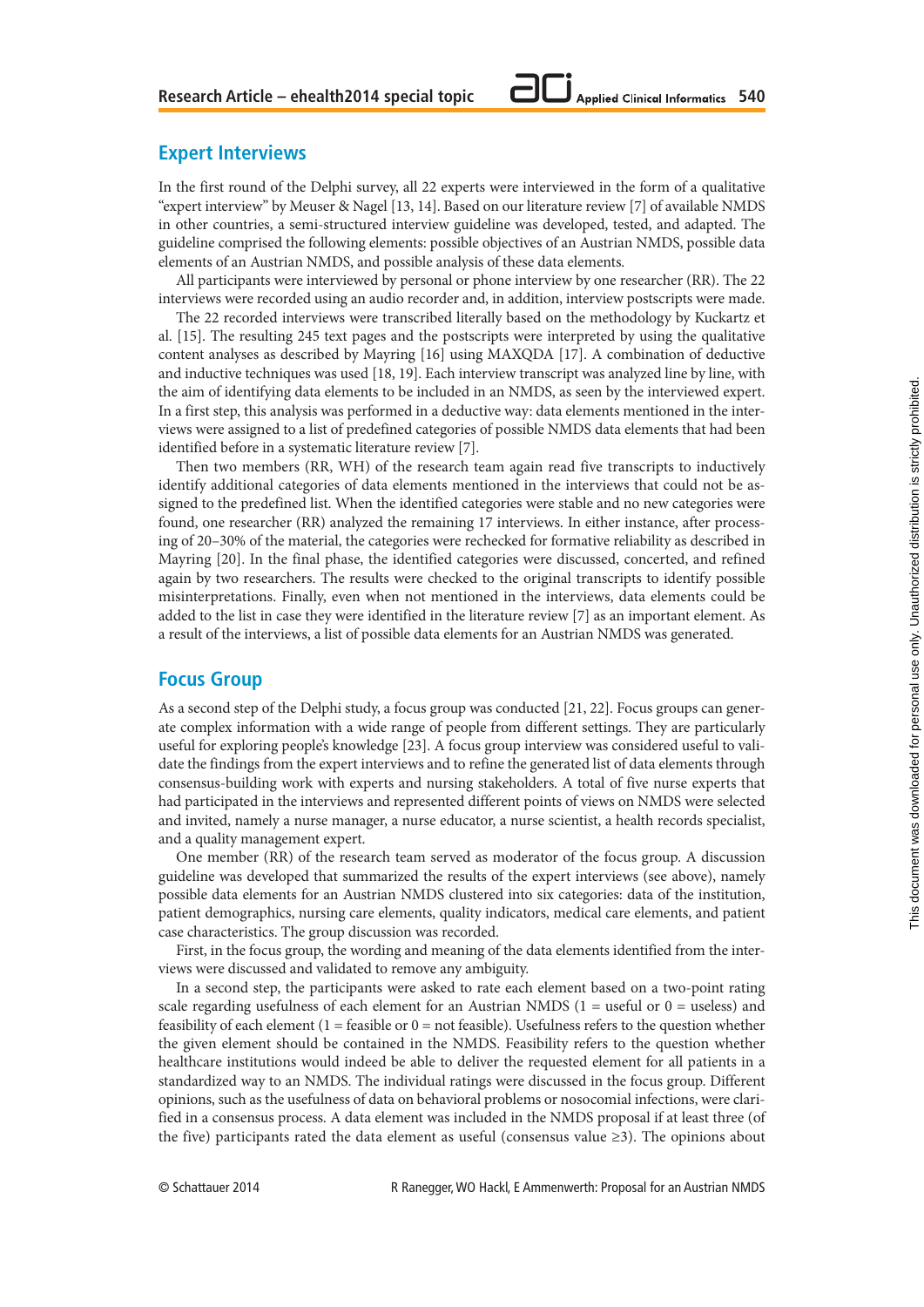feasibility were also discussed; although the ratings were not decisive for inclusion in the NMDS, they were used as important information for further NMDS development.

# **Results**

In the individual expert interviews, 149 possible data elements for an Austrian NMDS were identified, organized into 7 categories. In the focus group, this list could be reduced to 56 data elements judged as "useful", organized into 4 categories. All 56 data elements have a consensus value ≥3 in terms of usefulness. An overview of the categories is presented in ▶ Figure 1. Details of each category are presented in the following sections.

# **Categories 1–3: Patient Demographics, Data of the Institution, and Medical Care Elements**

Three categories, which are not directly related to nursing care, were identified. These categories – data of the institution, patient demographics, and medical care elements (see ▶ Table 1, Categories 1–3) – provide useful background and contextual data for an NMDS. These data elements allow analysis of patient subgroups defined by e.g. age, sex, institution, ward, or medical diagnoses. The data elements regarding institution and patient demographics are also presented as important in the literature [e.g. 7]. In contrast, the medical care elements are often part of a separate medical minimum data set [3]. Our experts consider medical data elements as an important category of an NMDS, as they allow, among other things, the comparison of nursing care in patient subgroups.

The data elements of Categories 1–3 can be collected once per hospitalization. Only the performed medical procedures and medications have to be collected several times over the entire hospitalization.

# **Category 4: Nursing Care Elements**

Forty-two nursing care elements were identified as important NMDS elements concerning the nursing care process. These data elements comprise patient problems as described in nursing assessment and nursing diagnosis, as well as nursing outcomes, performed nursing interventions, and nursing intensity (see ▶ Table 1, Category 4).

### **Patient Problems**

The experts suggested 20 data elements on patient problems for an Austrian NMDS. The first 11 elements describe results related to the activities of living typically coming from the nursing assessment. Participants agreed that especially cognitive problems, for example *confusion* (No. 24 in  $\blacktriangleright$  Table 1), are particularly important factors because they influence nursing workload. Other less specific data elements are grouped together into general concepts such as "Functional problems with activities of living" (No. 16). The experts recommended that patient problems are documented both during admission and again during discharge – it would then be possible to compare the patient's conditions.

Four data elements (Nos. 26 and 29 in  $\blacktriangleright$  Table 1) illustrate patient problems that are usually documented in a risk assessment. This information – particularly about risk for pressure ulcer and risk for falls – was found to be useful for developing a risk-adjusted quality indicator. The inclusion of two of these data elements in the NMDS, namely risk for malnutrition and dehydration, was discussed controversially by participants because these are interdisciplinary topics. Risk assessments and nursing diagnosis should be collected over the entire hospitalization because these events can occur at any time.

#### **Nursing Outcomes**

Eight nursing outcomes were proposed useful for an NMDS ( $\blacktriangleright$  Table 1). From the perspective of the participants, the four data elements of restraints, patient falls, pressure ulcer, and physical well-being

R Ranegger, WO Hackl, E Ammenwerth: Proposal for an Austrian NMDS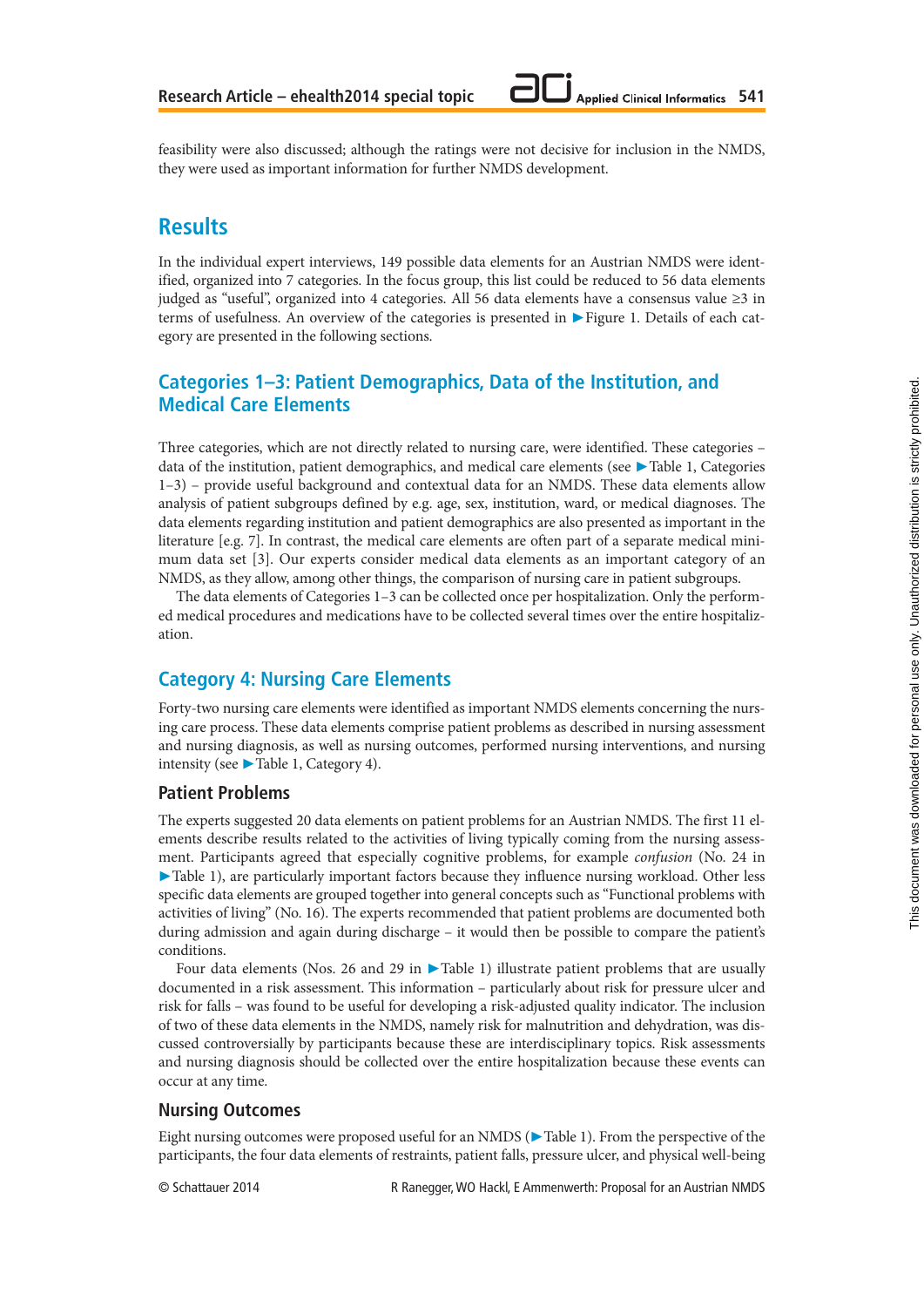should be contained in an NMDS (consensus value 5), although physical well-being seems difficult to capture in an NMDS. Four identified nursing outcomes (restraints, patient falls, pressure ulcer, and nosocomial infection) are equivalent to the ten nursing-sensitive quality indicators of the American Nurses Association (ANA) [24]. The element nosocomial infection, which is rated with a consensus value of 3 by participants and also listed by ANA, has also been extensively discussed by participants because of their more medical-oriented focus.

Participants agreed that nursing outcomes should be collected on discharge to be able to describe nursing events during the hospital stay.

#### **Nursing Interventions**

A total of 14 nursing interventions were proposed for an Austrian NMDS. Indirect interventions such as taking telephone calls or discharge planning were considered relevant for assessment for nursing workload but difficult to be captured and thus not really feasible.

Direct interventions carried out by a nurse are conducted in direct contact with a patient, for example "care related to mobility". In contrast to patient problems or nursing outcomes, according to the participants, nursing interventions should be collected over the entire hospitalization.

#### **Nursing Intensity**

All experts considered that resource allocation for nursing staff depends on the intensity of nursing care. The experts found, however, that no specific data elements regarding nursing intensity were needed, as nursing intensity can be described by a mix of medical characteristics, nursing diagnosis, and nursing interventions (compare [6], [25]), all this being already included in the described NMDS elements. Thus no further data elements seem to be required here.

# **Discussion**

An Austrian NMDS should reflect the variability of the patient populations and nursing activities by offering the following 56 data elements:

- **•** date stamp of the generated NMDS dataset,
- **•** four data elements concerning data of the institution,
- **•** six data elements concerning patient demographics,
- **•** four data elements concerning patient's medical condition,
- **•** 20 data elements concerning patient problems,
- **•** eight data elements concerning nursing outcomes, and
- **•** 14 data elements concerning nursing interventions.

For nursing intensity, no additional data elements were found to be needed because the proposed NMDS contains sufficient information regarding this aspect.

This study was an essential first step toward developing a proposal for an Austrian NMDS. There are some limitations to the current study. The first limitation is the identification of the experts for the data collection. A selection bias both in the interviews and the focus group could have influenced the results, even though we tried to find experts from various professional fields and regions. Also, not all included experts had detailed knowledge of an NMDS. A part of the interviews was thus spent on giving an introduction into the motivation and content of an NMDS. As a strength, the combination of individual interviews with a focus group was found to be useful, as the group discussion gave important additional insight into usefulness, feasibility, and context of the chosen NMDS elements. This multi-stage method for developing an NMDS is also recommended in the literature [e.g. 4, 26].

Comparing these results to international nursing minimum data sets, there are some similarities but also some differences. The number of data elements is lower when compared to the NMDS for the Netherlands and Ireland, where each NMDS has over 100 data elements [e.g. 6, 27]. These differences in the number of elements can be traced back to the various granularities, the characterization of each data element, and the associated objectives of the NMDS. Nevertheless, most of the patient problems and nursing outcomes of international NMDS [7] are similar to the patient problems and

R Ranegger, WO Hackl, E Ammenwerth: Proposal for an Austrian NMDS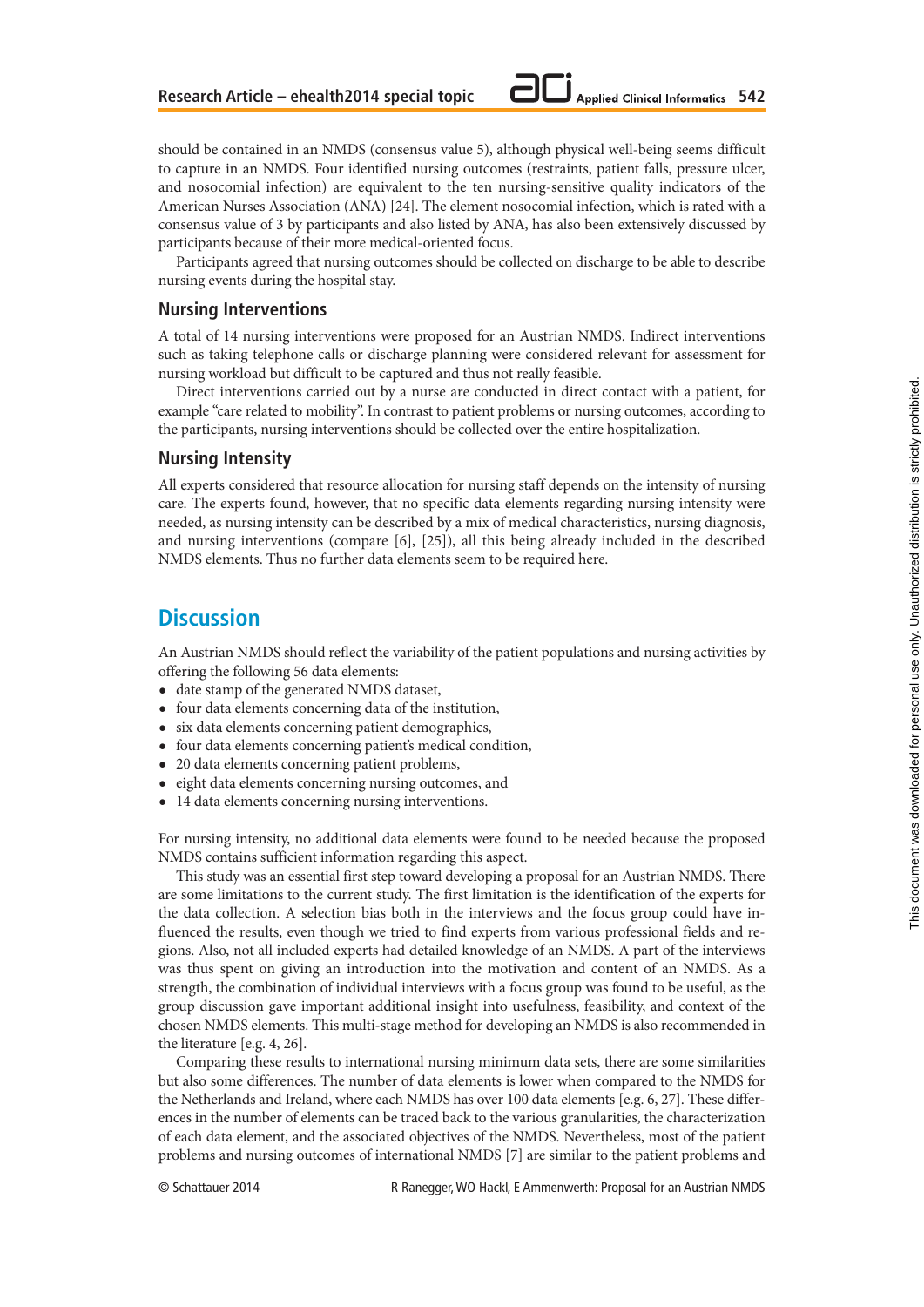#### nursing outcomes identified in this study. Additionally, most nursing intervention elements that are included in the Belgian Nursing Minimum Data Set II (B-NMDS II) [8, 28] were also identified in our study. However, B-NMDS II only includes nursing interventions [2], while our Austrian NMDS proposal also integrates patient problems and nursing outcomes. A completely different approach is taken by the NMDS from the United States. The US-NMDS uses 16 data elements but an unlimited set of all possible patient problems, nursing interventions, and nursing outcomes. It thus allows a free choice of nursing classification [29].

The described differences between international NMDS imply that international comparisons among various NMDS are difficult. Comparisons are only possible when all data elements and underlying concepts are comparable and the data collection methods are consistent, which is not the case today. Nevertheless, in order to be partly comparable, high-quality NMDS can be used for parts of the Austrian NMDS. For example, B-NMDS II is a valid and reliable instrument [30] that could be used for the collection of nursing interventions as part of an Austrian NMDS.

The focus of this proposed Austrian NMDS was, among other things, to describe the diversity of patient populations and the variability of nursing interventions, and to allow a determination of the nursing workload that is related to nursing care. Even if the selected experts were specialists from different clinical settings, the current NMDS proposal focuses on the long-term and inpatient care setting. No pediatrics, maternity, or psychiatric specialists were included in the sample, and outpatient settings were not considered.

As a next step, before the proposed NMDS can be introduced in practice, the nursing data elements need to be operationalized and tested. Thus, valid assessment instruments and scoring systems need to be chosen for patient problems or nursing outcomes, and lists of nursing interventions need to be chosen or developed. The test will have to verify whether data elements are sufficiently clear and feasible, or whether additional patient problems, nursing interventions, and/or nursing outcomes need to be included.

During these tests, special emphasis will be on the question of how routine nursing data, often comprising free text, can be sufficiently standardized to be included in an Austrian NMDS. In addition, routine nursing data, especially for nursing diagnosis, interventions, and outcomes, even when documented in a standardized form, may need to be mapped to the terminology chosen for the Austrian NMDS. Here, semantic mappings of used nursing terminologies will be necessary [7]. One idea is to map specific terminologies with the reference terminology ICNP®, as recommended in the international literature [e.g. 31, 32].

Next, for a successful introduction in Austria, it is important to regulate the NMDS strategy by law, such as experiences from Belgium show [33]. Finally, the suggested testing of the proposed NMDS is necessary to establish its value for supporting policy making and for nursing practice.

#### **Clinical Relevance**

After further development of an Austrian NMDS, the instrument will make nursing activities and outcomes more visible. This will improve the access of healthcare administrators and managers to information to better manage healthcare and nursing according to the present demands. In addition, nursing management will get a benchmarking instrument and will be able to compare nursing practice between organizations and further improve its quality.

#### **Conflict of Interest**

The authors declare that they have no conflicts of interest in the research.

#### **Human Subjects Protections**

The procedures used have been reviewed in compliance with ethical standards of the responsible committee on human experimentation.

#### **Acknowledgments**

We would like to thank all the experts who participated in this study.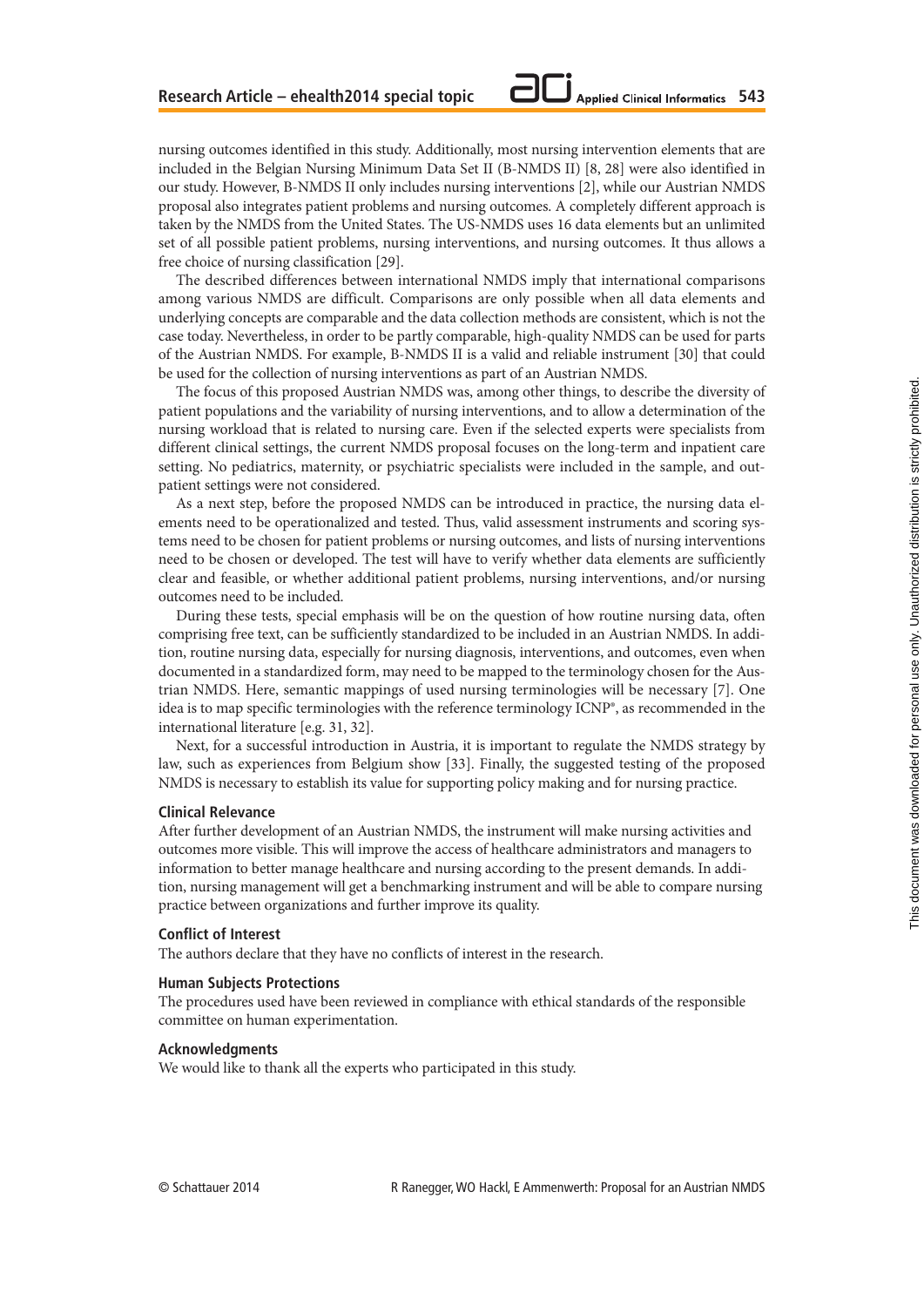## **Research Article – ehealth2014 special topic**





**Fig. 1** Categories with the 56 data elements for an Austrian NMDS identified by expert interviews and the focus group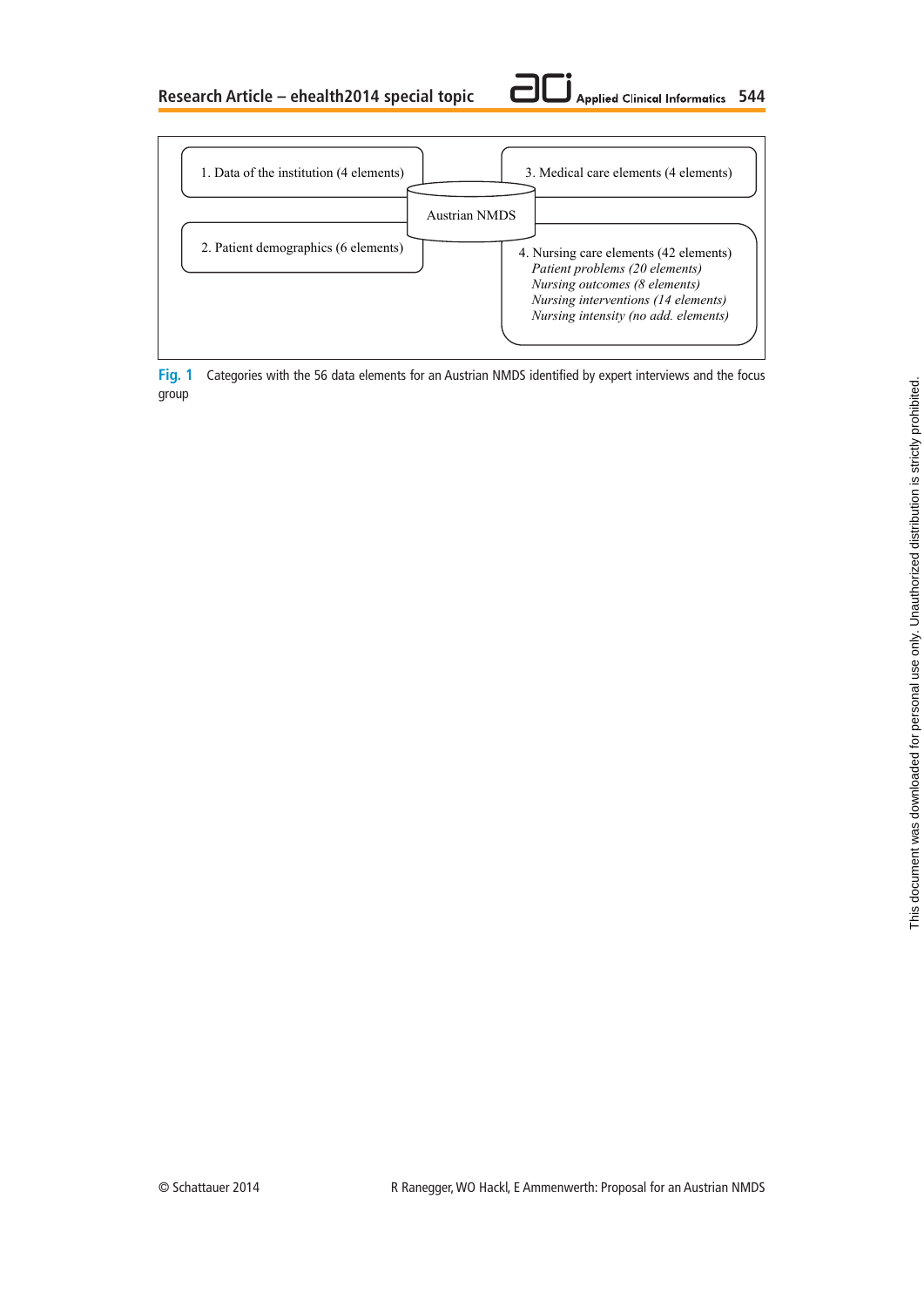**Table 1** Proposal for an Austrian NMDS (56 data elements) as part of an Austrian NMDS with elements identified by expert interviews and a focus group; numbers (a/b) indicate usefulness (a) and feasibility (b) as consensus value of five experts.

#### **Category 1: Data of the institution (4 elements)**

1. Institution name (5/5), 2. Ward (5/4), 3. Specialty (3/5), 4. Location (3/5)

#### **Category 2: Patient demographics (6 elements)**

5. Unique patient code (pseudonymized) (3/2), 6. Age (5/5), 7. Sex (5/5), 8. Patient place of residence (region) (3/4), 9. Admission date (5/5), 10. Discharge date (5/5)

#### **Category 3: Medical care elements (4 elements)**

11. Admission diagnosis (4/4), 12. Discharge diagnosis (4/4), 13. Performed medical procedures (3/4), 14. Medication (3/2)

#### **Category 4: Nursing care elements**

| a) Nursing problems (20 elements) |                                                                                                                                                                                                                                                                                                                                                                     |
|-----------------------------------|---------------------------------------------------------------------------------------------------------------------------------------------------------------------------------------------------------------------------------------------------------------------------------------------------------------------------------------------------------------------|
| Nursing assessment                | 15. Nursing and medical history (4/3); 16. Functional prob-<br>lems with activities of living (4/5); 17. Self-care limitations<br>(4/5); 18. Washing and dressing (4/5); 19. Eating and drinking<br>(3/5); 20. Mobilization (5/5); 21. Excretion (5/5); 22. Pressure<br>ulcer (5/5); 23. Pain (4/3); 24. Cognitive problems (5/3); 25.<br>Behavioral problems (3/1) |
| Risk assessment                   | 26. Risk for pressure ulcer (3/4); 27. Risk for falls (3/4); 28.<br>Risk for malnutrition (3/2); 29. Risk for dehydration (3/2)                                                                                                                                                                                                                                     |
| Nursing diagnosis                 | 30. Maintaining a safe environment (5/5); 31. Eating and<br>drinking (5/5); 32. Excretion (5/5); 33. Washing and dressing<br>(5/5); 34. Mobilization (5/5)                                                                                                                                                                                                          |
|                                   |                                                                                                                                                                                                                                                                                                                                                                     |

#### **b) Nursing outcomes (8 elements)**

35. Restraints (5/5); 36. Patient falls (5/5); 37. Total parenteral feeding (4/4); 38. Intertrigo (4/4); 39. Pressure ulcer (5/5), 40. Pain controlled (4/4), 41. Nosocomial infection (3/4); 42. Physical well-being (5/1)

#### **c) Nursing interventions (14 elements)**

43. Care relating to hygiene (5/4); 44. Care relating to mobility (5/4); 45. Care relating to excretion (5/4); 46. Care relating to feeding (5/4); 47. Tube feeding (5/4); 48. Decubitus prevention care (4/5); 49. Fall prevention care (4/5); 50. Assistance in getting dressed (5/4); 51. Care relating to cognitive problems (3/2); 52. Care relating to mental health problems (3/2); 53. Administration of medication (3/3); 54. Wound care (3/3); 55. Indirect interventions (3/1); 56. Care relating to behavioral (5/3)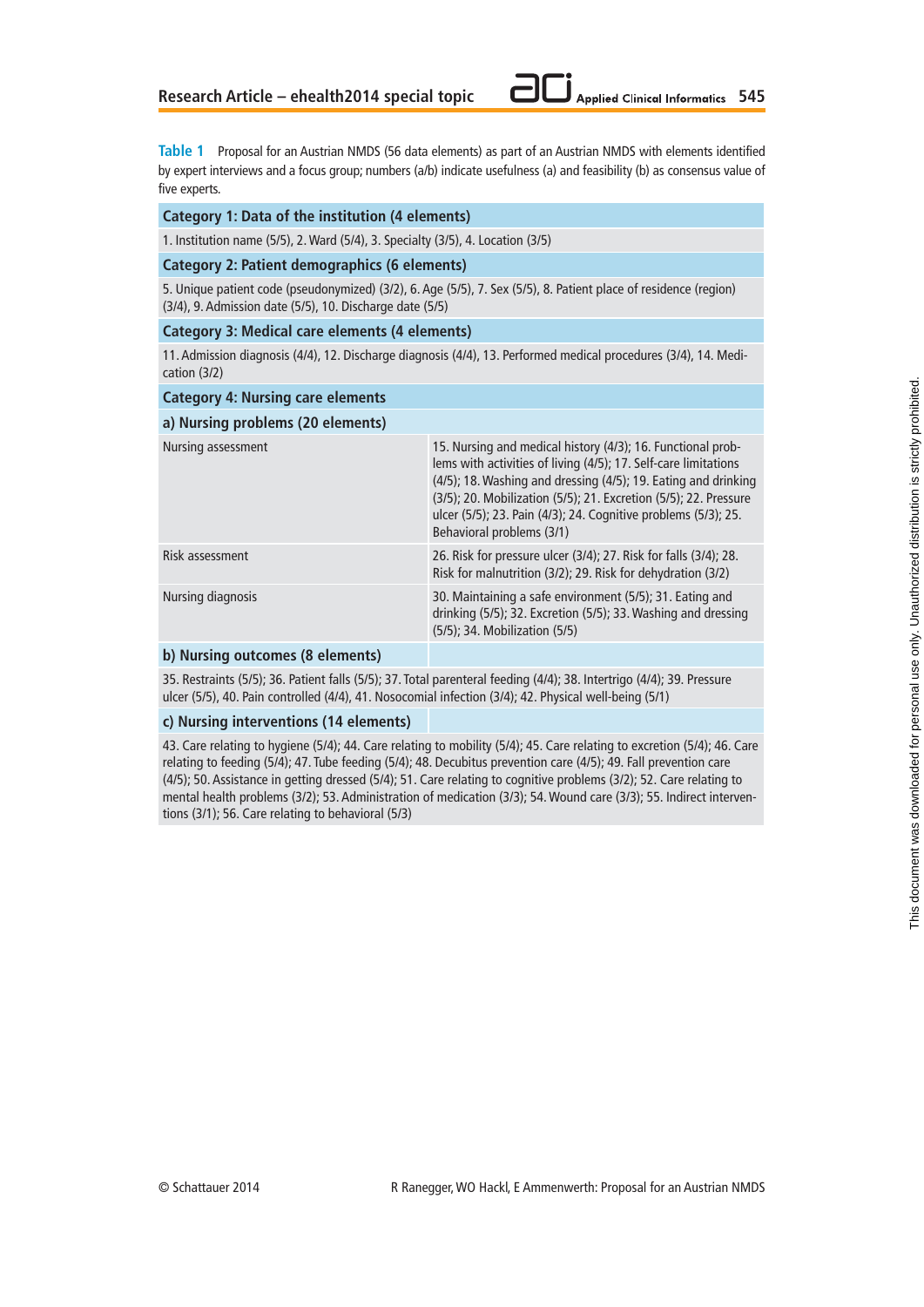# **References**

- 1. Leiner F, Gaus W, Haux R, Knaup-Gregori P, Pfeiffer KP, Wagner J. Medizinische Dokumentation, Grundlagen einer qualitätsgesicherten integrierten Krankenversorgung. 6th ed. Kempten/Allgäu: Schattauer; 2011.
- 2. Sermeus W, van den Heede K, Michiels D, Delesie L, Thonon O, Van Boven C, Codognotto J, Gillet P. Revising the Belgian Nursing Minimum Dataset: from concept to implementation. Int J of Med Inform 2005; 74(11–12): 946–951. PubMed PMID: 16153887.
- 3. Werley HH, Devine EC, Zorn CR, Ryan P, Westra BL. The Nursing Minimum Data Set: abstraction tool for standardized, comparable, essential data. Am J Public Health 1991; 81(4): 421–426. PubMed PMID: 2003618.
- 4. Sermeus W, Goossen WT. A nursing minimum data sets. In: Mantas J, Hasman A, editors. Textbook in health informatics. Amsterdam: IOS Press; 2002. p. 98–109.
- 5. Goossen WT, Epping PJ, Feuth T, Dassen TW, Hasman A, van den Heuvel WJ. A comparison of nursing minimal data sets. J Am Med Inform Assoc 1998; 5(2): 152–163. PubMed PMID: 9524348.
- 6. Goossen WT, Epping PJ, Van den Heuvel WJ, Feuth T, Frederiks CM, Hasman A. Development of the Nursing Minimum Data Set for the Netherlands (NMDSN): identification of categories and items. J Adv Nurs 2000; 31(3): 536–547. PubMed PMID: 10718872.
- 7. Ranegger R, Ammenwerth E. Nursing Minimum Data Sets (NMDS) eine Literaturübersicht bezüglich Zielsetzungen und Datenelemente. Pflege. In press 2014. German.
- 8. University of Minnesota [Internet]. Minneapolis: i-NMDS (International Nursing Minimum Data Set) [updated 2013 Aug 12; cited 2014 Mar 13]. Regents of the University of Minnesota. Available from: http://www.nursing.umn.edu/icnp/i-nmds/
- 9. Mac Neela P, Scott PA, Treacy MP, Hyde A. Nursing minimum data sets: a conceptual analysis and review. Nurs Inq 2006; 13(1)44–51. PubMed PMID: 16494666.
- 10.Kleib M, Sales A, Doran D, Mallette C, White D. Nursing Minimum Data Sets. In: Doran DM, editors. Nursing outcomes: The state of the science. 2ned ed. Sudbury: Jones & Bartlett; 2011. p. 487–511.
- 11.Häder M. Delphi-Befragungen. Ein Arbeitsbuch. 2nd ed. Wiesbaden:Verlag für Sozialwissenschaften; 2009.
- 12.Mayer HO. Interview und schriftliche Befragung. Grundlagen und Methode empirischer Sozialforschung. 6th ed. München:Oldenbourg Verlag; 2012.
- 13.Meuser M, Nagel U. ExpertInneninterviews vielfach erprobt, wenig bedacht: ein Beitrag zur qualitativen Methodendiskussion. In: Garz D, Kraimer K, editors. Qualitativ-empirische Sozialforschung: Konzepte, Methoden, Analysen. Opladen:Westdeutscher Verlag; 1991. p. 441–471.
- 14.Meuser M, Nagel U. Das Experteninterview konzeptionelle Grundlagen und methodische Anlage. In: Pickel S, Pickel G, Lauth HJ, Jahn D, editiors. Methoden der vergleichenden Politik- und Sozialwissenschaft. Wiesbaden:Verlag für Sozialwissenschaften; 2009. p. 465–479.
- 15.Kuckartz U, Dresing T, Rädiker S, Stefer C. Qualitative Evaluation Der Einstieg in die Praxis. 2nd ed. Wiesbaden:Verlag für Sozialwissenschaften; 2008.
- 16.Mayring, P. Qualitative Inhaltsanalyse. Grundlagen und Techniken, 11st ed. Weinheim/Basel:Beltz Verlag; 2010.
- 17.maxqda.de[Internet]. Berlin: MAXQDA The Art of Data Analysis; c1995–2014 [cited 2013 Nov 26]. Available from: http://www.maxqda.de/
- 18.Buber R, Holzmüller HH. Qualitative Marktforschung. Konzepte Methoden Analysen. 2nd ed. Wiesbaden: Gabler Verlag; 2009.
- 19.Mayring P. Kombination und Integration qualitativer und quantitativer Analyse. Qualitative Social Research. 2001 [cited 2013 Nov 26];2(1):[about 1 p.]. Available from: http://www.qualitative-research.net/ index.php/fqs/article/download/967/2111
- 20.Mayring P. Qualitative Inhaltsanalyse. Qualitative Social Research. 2000 [cited 2013 Nov 30];1(2):[about 1 p.]. Available from: http://www.qualitative-research.net/index.php/fqs/article/view /1089/2383
- 21.Krueger R, Casey M. Focus Groups. A Practical Guide for Applied Research. 4th ed. Thousand Oaks: SAGE Publication; 2009.
- 22.Lamnek S. Qualitative Sozialforschung. 4th ed. Weinheim/Basel:Beltz Verlag; 2005.
- 23.Kitzinger J. Qualitative Research: Introducing focus groups. BMJ 1995; 311(7000): 299–302. PubMed PMID: 7633241; PubMed Central PMCID: PMC2550365.
- 24.American Nurses Association [Internet]. ANA Indicator History [cited 2013 Dec 30]. Available from: http://www.nursingworld.org/MainMenuCategories/ThePracticeofProfessionalNursing/PatientSafety Quality/Research-Measurement/The-National-Database/Nursing-Sensitive-Indicators\_1/ANA-Indicator-History